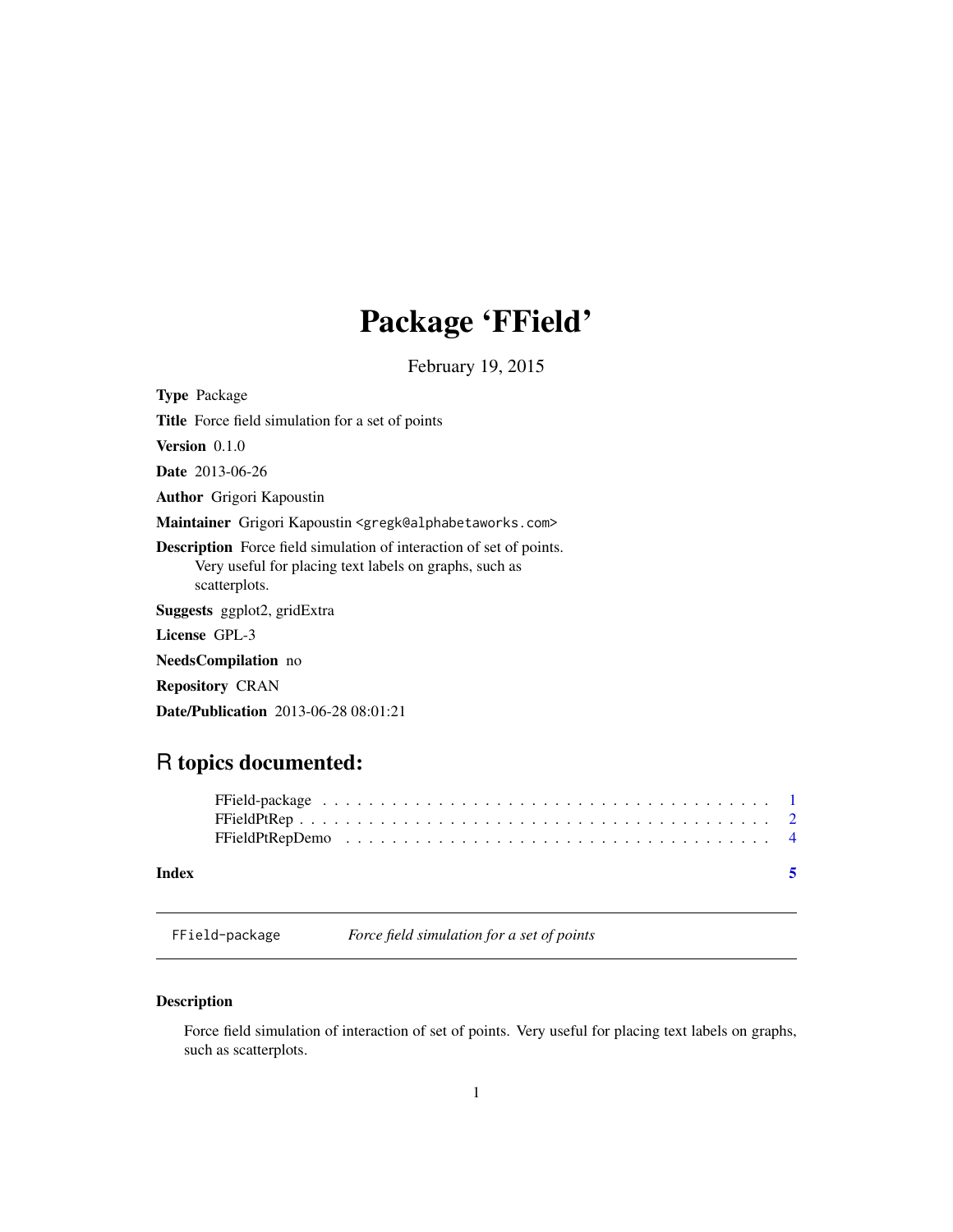## <span id="page-1-0"></span>Details

FFieldPtRep(): Performs force field simulation of mutual repulsion by set of points.

FFieldPtRepDemo(): Demonstrates the utility of FFieldPtRep for placing labels in a scatterplot.

## Author(s)

Grigori Kapoustin

## See Also

[FFieldPtRep](#page-1-1) [FFieldPtRepDemo](#page-3-1)

## Examples

```
# Repel points
coords <-
  FFieldPtRep(coords = cbind(mtcars$wt * 100 / max(mtcars$wt),
                             mtcars$mpg * 100 / max(mtcars$mpg)),
              rep.fact = 40)
head(mtcars)
head(coords)
# Demo
FFieldPtRepDemo()
```
<span id="page-1-1"></span>FFieldPtRep *Force field simulation for a set of points*

## Description

Force field simulation of interaction of set of points.

## Usage

```
FFieldPtRep(coords,
  rep.fact = 20,
  rep.dist.lmt = 10,
  attr.fact = 0.2,
  adj.max = 0.1,adj.lmt = 0.5,
  iter.max = 10000)
```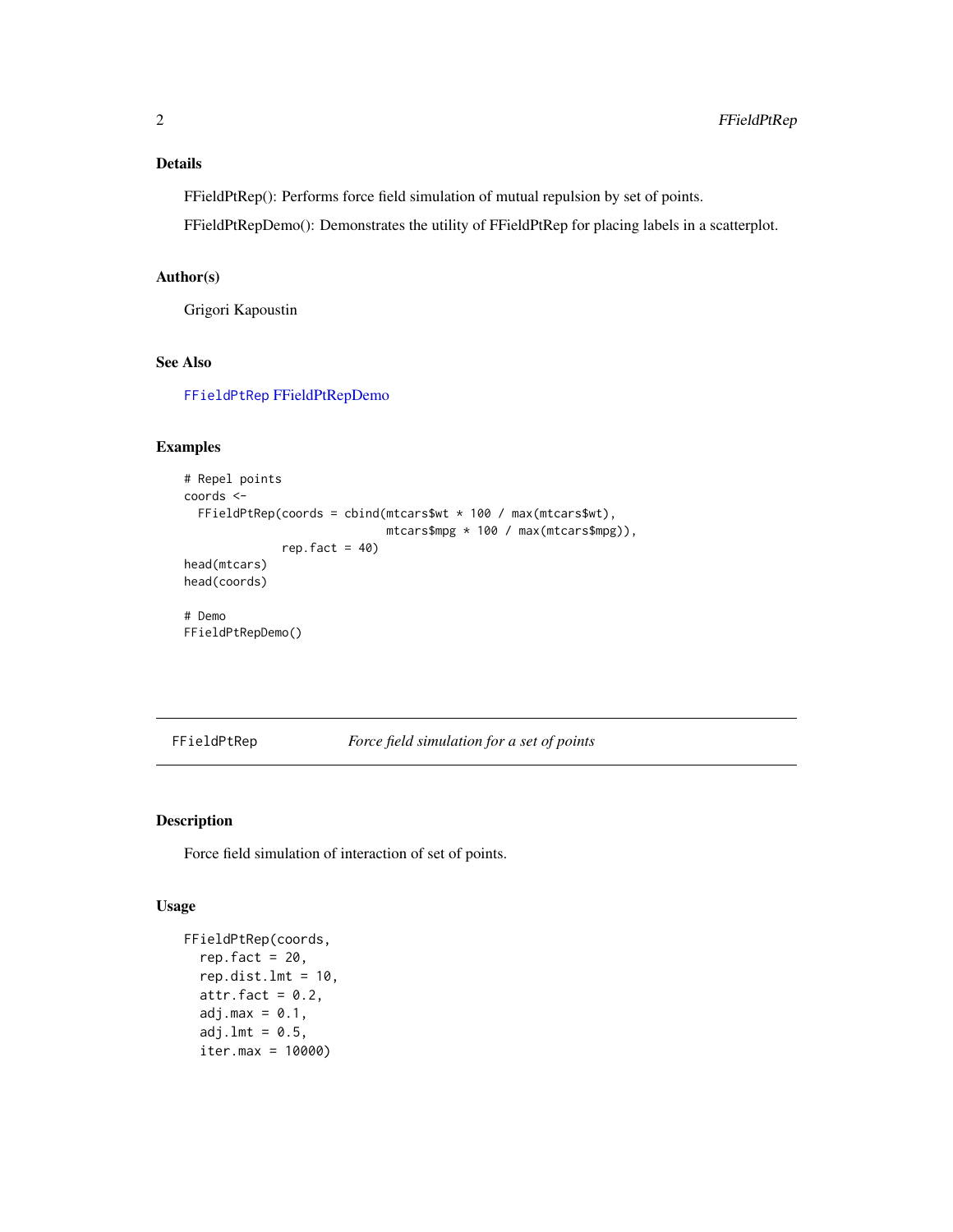## <span id="page-2-0"></span>FFieldPtRep 3

#### **Arguments**

| coords       | matrix or data.frame consisting of two columns (x and y coordinates).                                |
|--------------|------------------------------------------------------------------------------------------------------|
| rep.fact     | repulsion force factor.                                                                              |
| rep.dist.lmt | repulsion distance limit.                                                                            |
| attr.fact    | attraction force factor.                                                                             |
| adj.max      | maximum position adjustment at each iteration.                                                       |
| adj.lmt      | position adjustment limit at which the simulation stops.                                             |
| iter.max     | the maximum number of iterations beyond which simulation will end and a<br>warning will be reported. |

### Details

Points experience repulsion from one another and attraction to their original positions. Repulsion is inversely proportional to the square of the distance. Attraction is directly proportional to the distance. Very useful for placing text labels on graphs, such as scatterplots. Depending on the nature of the plot, parameters may need to be masaged for the simulation to converge. Assumes 1x1 coordinate aspect ratio and re-scaling of inputs may be needed. Default arguments are appropriate for adjusting 20-30 labels on a 100x100 area.

## See Also

[FField-package](#page-0-1) [FFieldPtRepDemo](#page-3-1)

## Examples

```
library(ggplot2)
```

```
# Normalize coordinates to maintain constant aspect ratio
x.fact <- 100 / max(mtcars$wt)
y.fact <- 100 / max(mtcars$mpg)
# Repel points
coords <-
  FFieldPtRep(coords = cbind(mtcars$wt * x.fact,mtcars$mpg * y.fact),
              rep.fact = 40)
# Convert back to plot coordinates
x.t <- coords$x / x.fact
y.t <- coords$y / y.fact
# Sample plot with repelled labels
p2 < -(ggplot(mtcars, aes(x = wt,y = mpg,
                      label = rownames(mtcars)))
  + geom_point()
   + geom\_text(x = x.t,
```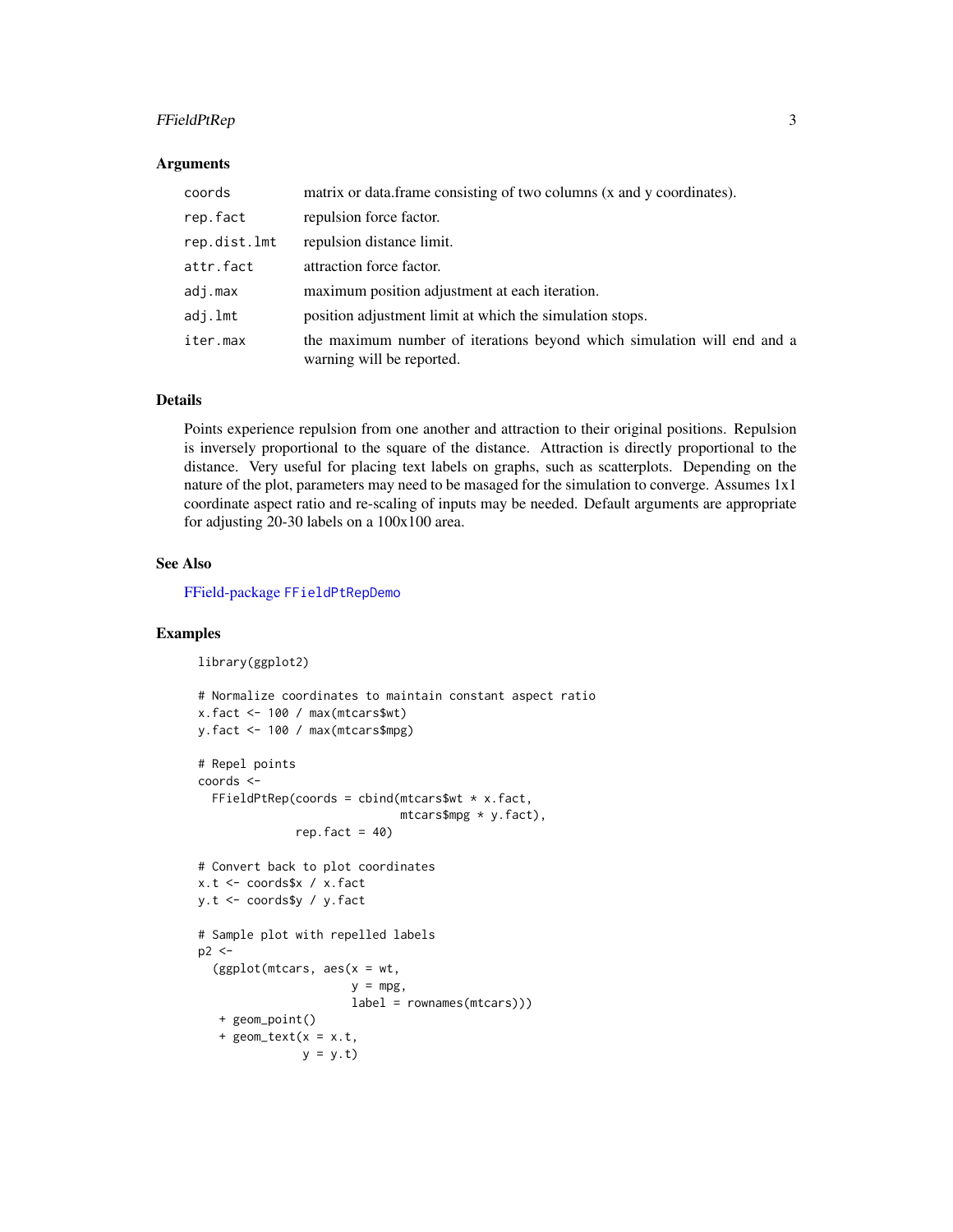```
+ geom_segment(data = mtcars,
                 xend = x.t,yend = y.t)
   + ggtitle("After"))
p2
```
<span id="page-3-1"></span>FFieldPtRepDemo *Label placement using force field simulation*

## Description

Demonstrates force field simulation of interaction of set of points to place labels on a scatterplot.

## Usage

FFieldPtRepDemo()

## Details

Points experience repulsion from one another and attraction to their original positions. Coordinates are normalized and unadjusted and adjusted plots provided.

## See Also

[FField-package](#page-0-1) [FFieldPtRep](#page-1-1)

## Examples

FFieldPtRepDemo()